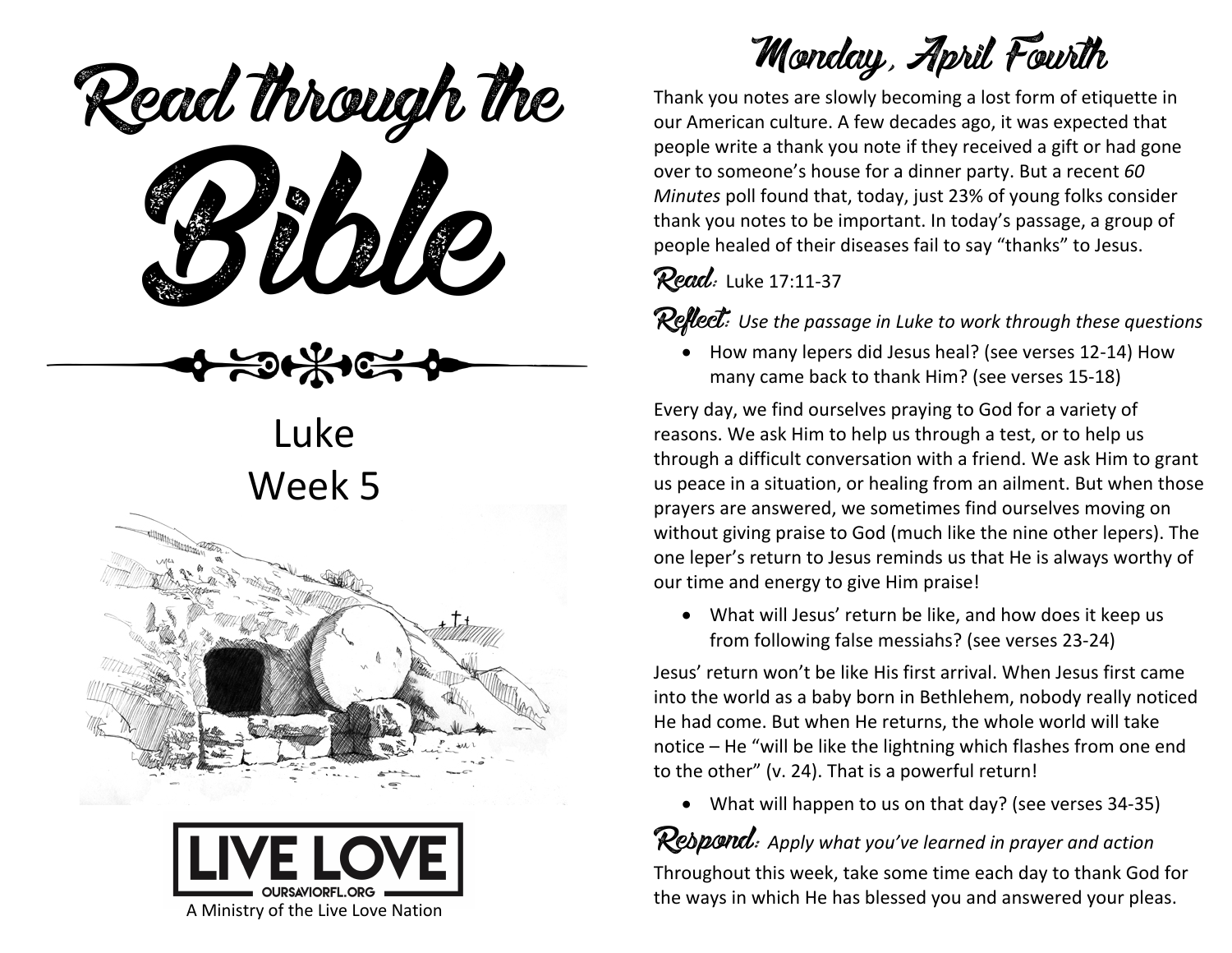# Tuesday, April Fifth

A group of girls stand outside the entrance of Publix, each holding a collection bucket while standing next to a bright-colored poster board. As you approach the entrance, they quickly run up to you. "Would you like to donate to help us get new volleyball uniforms for our team?" You've seen this group of girls for the past few weeks as you've made your way into Publix, and each time, you've said, "Sorry, girls. I don't have any cash on me." But today, you came prepared to donate to their cause. The girls yell, "Thank you!" as you pull out a twenty-dollar bill. Their persistence has paid off! In today's passage, Jesus talks about the importance of persistence in prayer.

#### Read: Luke 18:1-17

Reflect: *Use the passage in Luke to work through these questions*

• What aspect of prayer does the parable of the persistent widow show us? (see verses 2-5)

When we pray with persistence, we demonstrate our belief that God both hears and answers our prayers. If we didn't believe He could answer our prayer, we wouldn't keep praying!

• According to the parable of the Pharisee and the tax collector, what is it that justifies someone before God? (see verses 10-14)

You can live a moral life. You can fast twice a week. You can tithe. But none of those actions will justify you before God. As the tax collector demonstrates in this passage, we are justified by grace through faith. Authentic repentance reveals our need for a Savior, and we trust in His promises for our lives as a result.

• What were the disciples assuming by rebuking the practice of bringing babies to Jesus? (see verses 15-16)

**Respond:** Apply what you've learned in prayer and action How can you be persistent in your prayers to God today?

## Wednesday, April Sixth

On the TV show *Survivor*, roughly 20 people give up their life of luxury and pleasantries for a few months by moving to a deserted island. While there, they must learn to survive on their own as they compete against each other for a grand prize. The hardest transition for many of the contestants is not the change in location, but rather the change in resources. Gone are the plentiful meals and fast cars and comfy beds. Instead, they must now figure out how to live without the life they've temporarily given up. In today's passage, Jesus talks about what one must give up in order to follow Him.

#### Read: Luke 18:18-43

#### **Reflect:** Use the passage in Luke to work through these questions

• What was the one thing the man lacked? (see verse 22)

The Bible tells us that, after hearing Jesus' response, the man "became very sad, because he was very wealthy" (v. 23). It was in that moment that he realized his love for money and worldly possessions was perhaps too great to give up and follow Him. How might you have reacted to Jesus' words? Would you have been willing to give up everything to follow Him?

- How does Peter demonstrate that the disciples had what the man lacked? (see verse 28)
- How was Jesus able to stop and see the blind man? (see verses 37-40)

"Hush!" "Stop yelling!" "Quiet!" You can imagine the people trying to silence the blind man from calling out to Jesus. But this man's desire to see Jesus could not be squelched. His persistence is a beautiful example of our own desire to see and experience Jesus in our lives too.

Respond: *Apply what you've learned in prayer and action*

For a few minutes, consider the sacrifices you have made in order to follow Jesus. Think about family, friends, careers, hobbies, etc.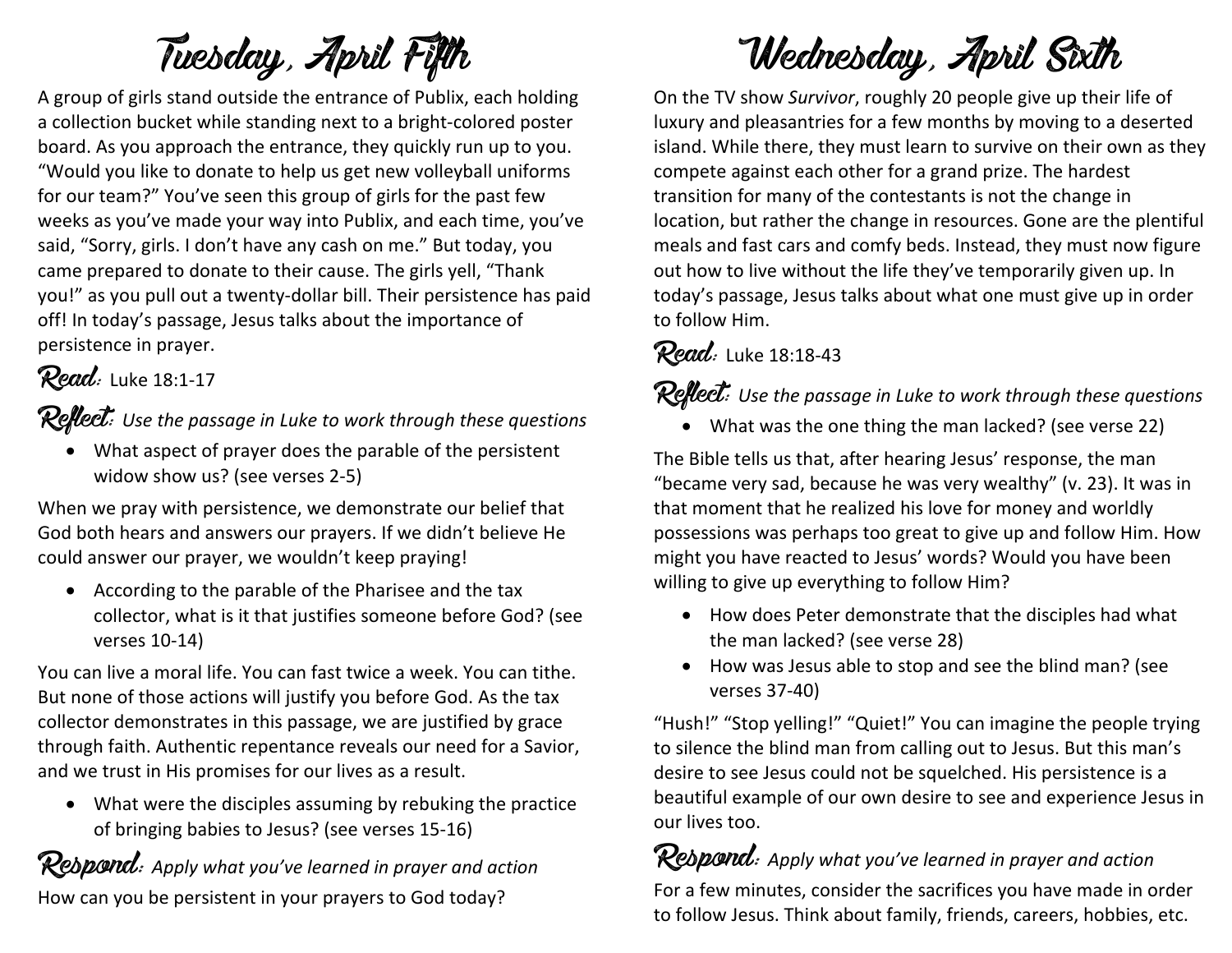## Thursday, April Seventh

A couple of weekends ago, thousands of people made their way to downtown St. Pete to get a glimpse of the Firestone Grand Prix. Some people stood atop parking garages. Others clamored their way to the upper decks of restaurants. Some even met in their friends' high-rise condos to see the view from above. Regardless of where they went, they wanted to see what this race through downtown was all about. In today's passage, a tax collector scales a tree to see who this Jesus is all about.

#### **Read:** Luke 19:1-27

Reflect: *Use the passage in Luke to work through these questions*

- How do the people view Zacchaeus? (see verse 7) How does Jesus view Zacchaeus? (see verses 9-10)
- Why does Jesus say that "salvation has come to this house"? (see verses 5-9)

In Week 1, we talked about how many Jews at the time assumed they were saved by their lineage to Abraham and his faithfulness to God (see Luke 3:8-9). But here, we see that salvation is not just for the Jews, but for all who place their faith in Him. For Zacchaeus, he was now a son of Abraham not by blood, but by faith.

• Why does Jesus tell the parable of the ten minas? (see verse 11)

People thought the kingdom of God was going to appear at once (v. 11), but Jesus knew this was not the case. In telling the parable of the ten minas, Jesus instead challenged His listeners to work on being faithful servants of their resources while they waited for the kingdom of God to come about ("Put this money to work until I come back" – verse 13).

Respond: Apply what you've learned in prayer and action What are you doing with your "ten minas" while you await Christ's return? What is one simple way you can invest your time, talents, and/or treasures into His ministry today?

Friday, April Eighth

On Sunday, we at Our Savior (along with Christian churches all over the world) will celebrate Palm Sunday. We will take the time to celebrate that we have a King who is triumphant over sin, death, and the devil. But we will also take the time to anticipate the suffering and anguish that Jesus would experience in just a short while after that victory march...

#### Read: Luke 19:28-48

**Reflect:** Use the passage in Luke to work through these questions

• What do the people do and say as Jesus arrives in Jerusalem? (see verses 35-38)

It seems like a rather strange scene for us today when we read of people laying cloaks on the road and waving palm branches in the air, but these actions were of great significance. The laying of cloaks, for example, was a gesture of showing loyalty and respect to the individual (see 2 Kings 9:13). Similarly, the waving of the palm branches symbolized victory and triumph. In many ways, Jesus' journey into Jerusalem was a victory march in which people recognized Him as their King. Well...not all people... (see verse 39).

- What event does Jesus foreshadow in verses 41-44?
- Why did Jesus drive out those who were selling doves and other temple sacrifices? (see verses 45-46)

This "den of robbers" had set up shop in the outer courts of the temple. Their aim was simple – prey on people coming to the temple by charging them an arm and a leg for temple sacrifices. On top of that, they had set up shop in the one area of the temple where the Gentiles were allowed to pray. Jesus clearly did not like what they were doing and where they were doing it, so He quickly put an end to their little scheme!

Rebpond: Apply what you've learned in prayer and action Take some time to give thanks that Jesus is our victorious King!